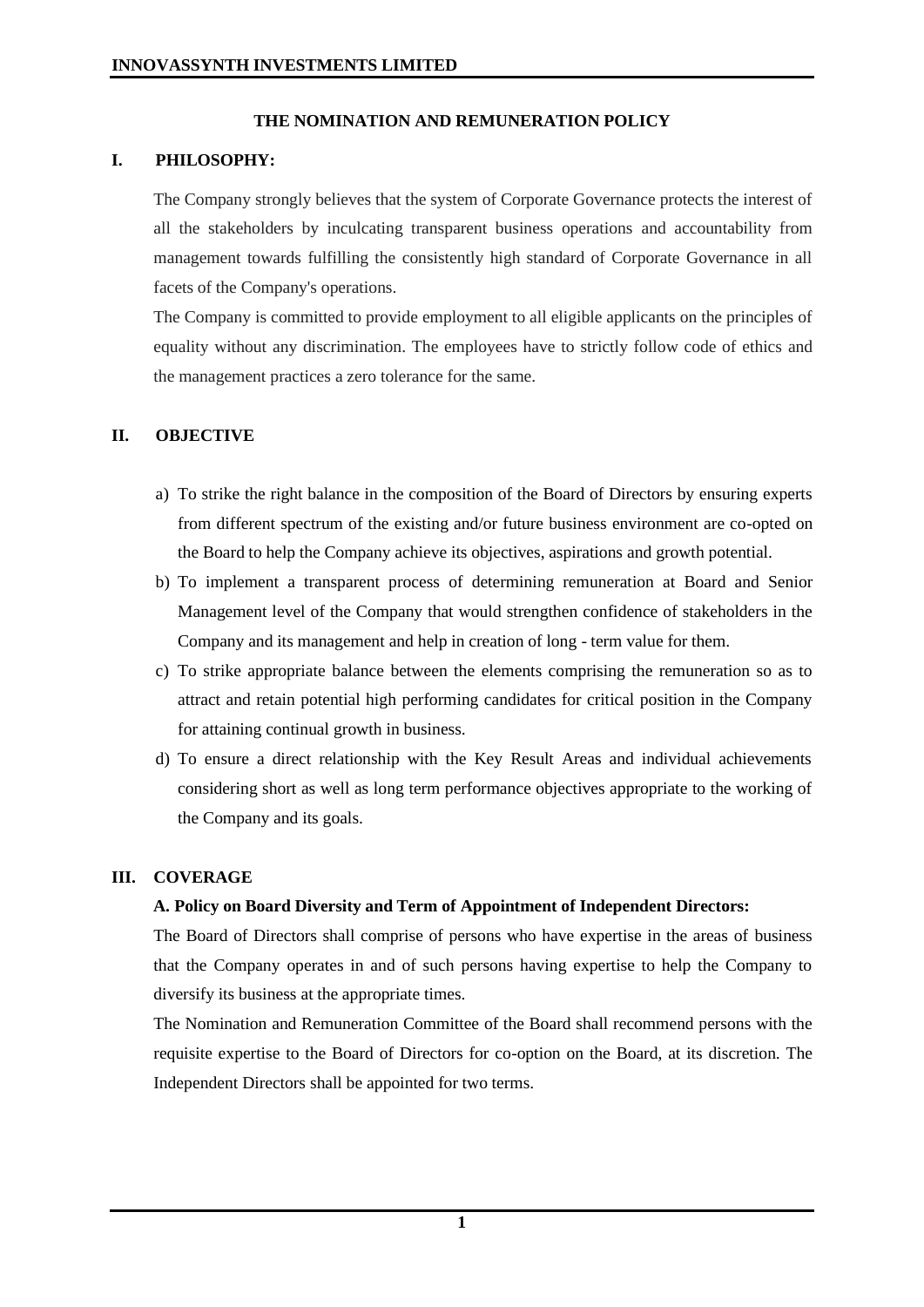### **B. Guidelines of determining remuneration of:**

i Executive Directors ii. Non Executive Directors iii Key Managerial Personnel iv Senior Management Personnel

## **IV. REMUNERATION OF DIRECTORS, KEY MANAGERIAL PERSONNEL AND SENIOR MANAGEMENT PERSONNEL:**

### **A. DIRECTORS**

### **i. Managing/Executive Directors:**

The Board of Directors of the Company shall decide the remuneration of Managing/Executive Directors on the basis of recommendation from Nomination and Remuneration Committee (N&RC) subject to the overall limits provided under the Companies Act, 2013 and Rules made thereunder, including any amendments, modifications and re-enactments thereto ('the Act') as applicable from time to time. The remuneration shall be approved by the shareholders of the Company, as and when required.

The Company shall enter into a contract with every Managing/Executive Director, which will set out the terms and conditions of the appointment. The contract shall be recommended by the NRC approved by the Board.

The contract shall be maximum for such tenure as may be provided in the Act subject to such approvals as may be required. The Board may vary any terms and conditions of the contract subject to such approvals, as may be required under the Act.

Every notice sent to the shareholder for seeking their approval for appointment / re-appointment / remuneration of the Managing/Executive Directors shall contain the gist of terms and conditions of the contract.

The remuneration components shall include inter alia:

## a. Fixed salary:

Each Managing/Executive Director shall be paid fixed salary consisting of basic salary and such allowances and perquisites as may be decided by Board on the recommendation of the N&RC.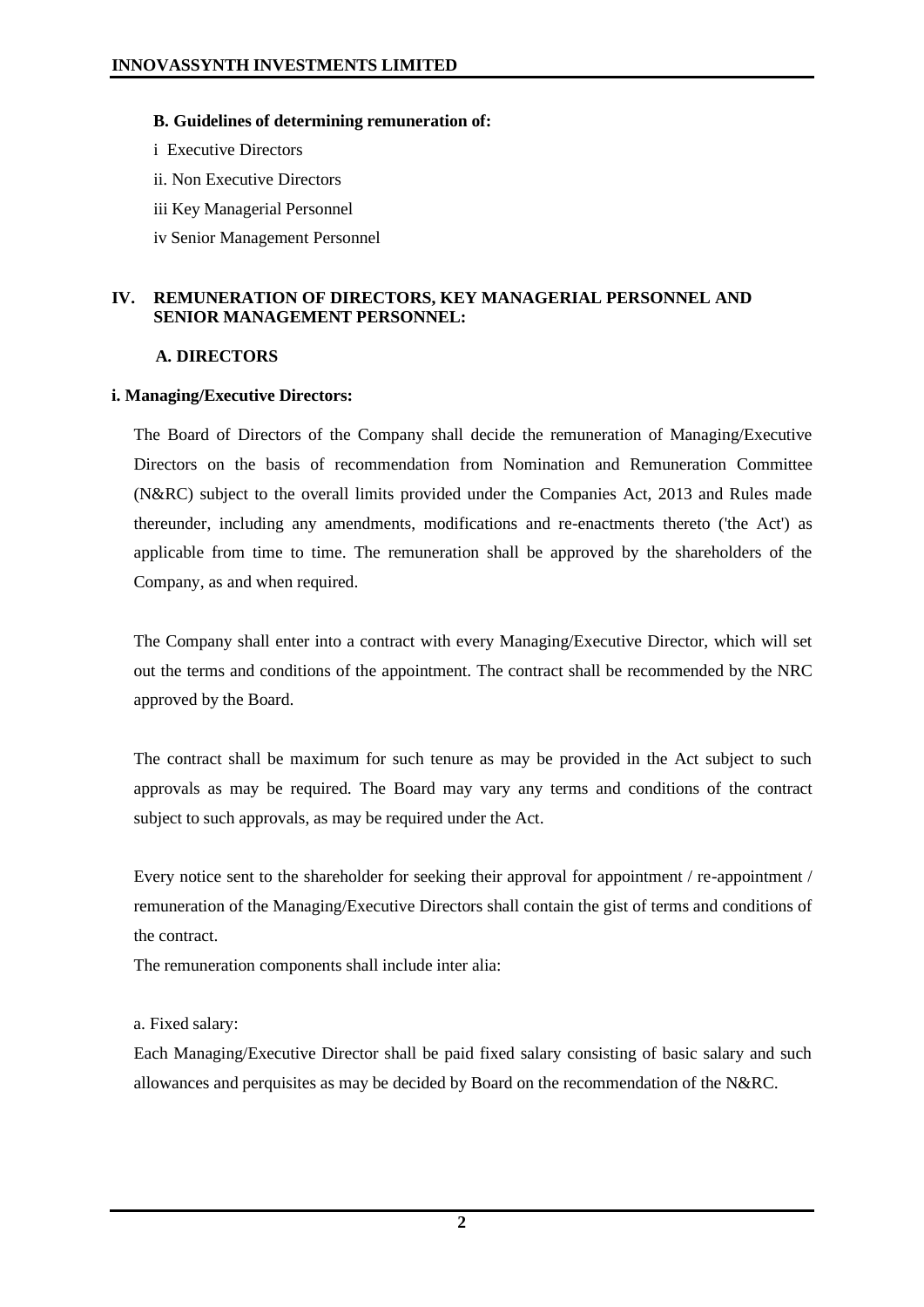OPTION 1: The revision in the salary may be annually done and shall be determined by the Board as per the appraisal of the performance of each Executive Director by the Board, subject to overall limit approved by the shareholders.

OPTION 2: The salary shall remain fixed for the term of the Managing/Executive Director.

b. Commission:

The Board may approve payment of commission subject to the provisions of the Act. The amount of commission to be paid to each of the Managing/Executive Director(s), shall be as recommended by the NRC on the basis of performance evaluation carried out in respect of such Executive Director(s) under Section 178 of the Act, 2013.

c. Non-monetary benefits:

Managing/Executive Directors may be entitled to club membership, company vehicle with driver, petrol reimbursement, vehicle maintenance, telephone, fax, internet at residence, reimbursement of mobile phone bill, fully furnished accommodation (in case of use of own residential property for accommodation, house rent allowance shall be paid), furnishings, reimbursement of house maintenance expenditure, reimbursement of gas, electricity bill, water and other utilities and repairs at residence, reimbursement of medical expenditure, including domestic hospitalization expenses for self and family and leave travel assistance.

The Managing/Executive Directors may also be entitled to personal accident insurance, group accident insurance coverage, medical insurance coverage, term insurance etc. or any other benefit as per Company policy.

d. Compensation for loss of office may be paid as may be approved by the Board subject to the provisions of Section 202 of the Act.

e. Separation / Retirement benefits:

Managing/Executive Director shall be eligible to the following perquisites which shall be included in the computation of the ceiling on remuneration provided in the Act:

- i. Contribution to provident fund, superannuation fund or annuity fund to the extent these either singly or put together are not taxable under the Income tax Act, 1961 or any amendment thereof;
- ii. Gratuity payable at a rate not exceeding half a month's salary for each completed year of service and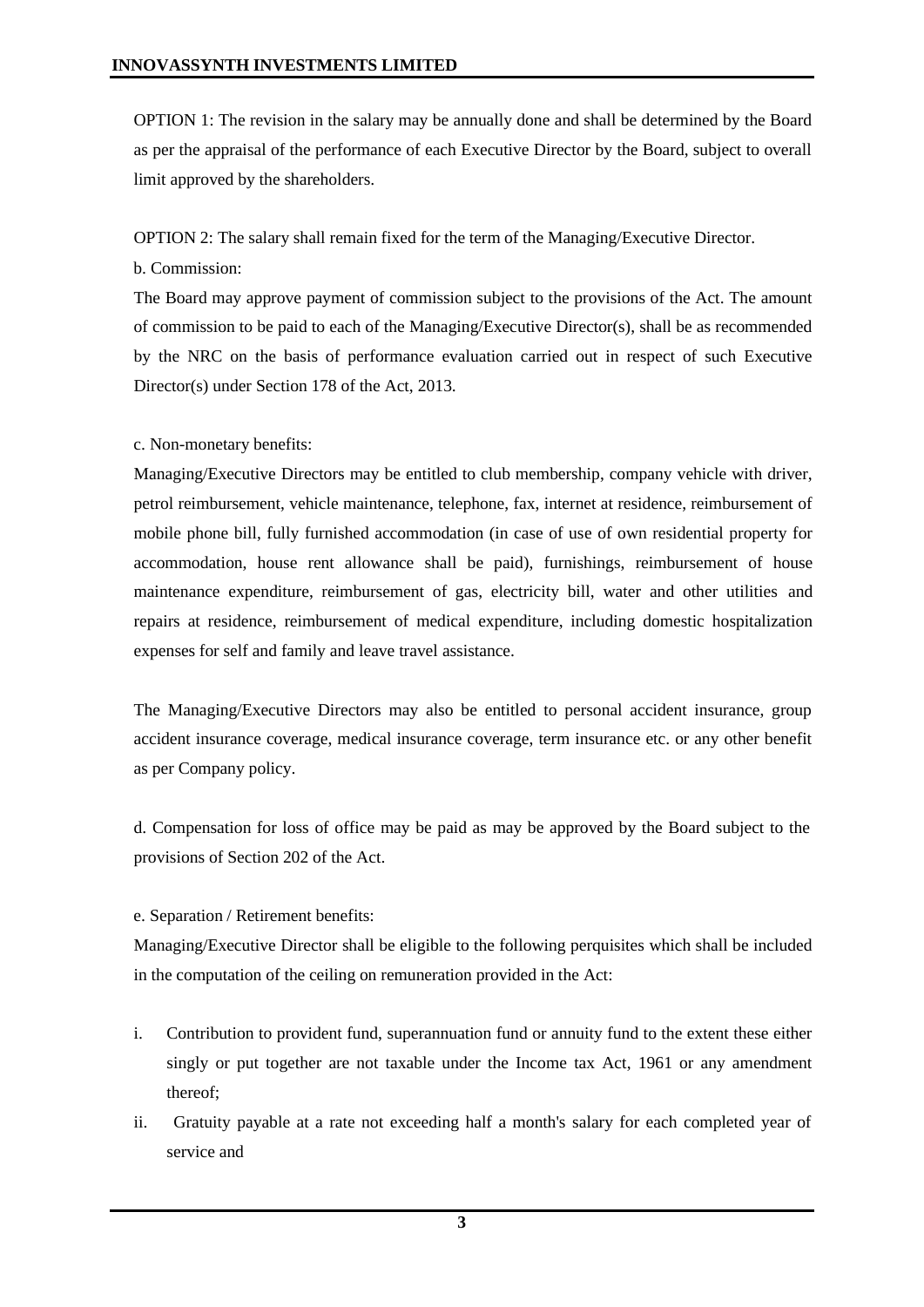iii. Encashment of leave at the end of the tenure.

In case of loss or inadequacy of profits of the Company, the aforesaid perquisites shall not be included in computation of the ceiling on remuneration provided in the Act.

## **ii. Non-Executive Directors:**

The Company shall issue a letter of engagement or appointment to every Non -Executive Director. The components of payment of remuneration to Non-Executive Directors shall include:

a. Sitting fees:

Sitting fees shall be paid for Board and / or any Committee attended by the Directors. Different amount of sitting fees may be paid for different types of meetings.

Sitting fees shall be over and above the limits prescribed in the Act for payment of remuneration but shall not exceed the amount as may be prescribed in the Rules for independent and nonindependent directors.

The disclosure of the payment of sitting fees for all types of meetings shall be made in the Annual Report of the Company.

Committees shall include Audit Committee, Nomination and Remuneration Committee, Share Transfer cum Shareholders'/ Investors' Grievance and Stakeholders' Relationship Committee or such other committees as may be constituted by the Board from time to time.

# b. Commission:

The Board may approve payment of commission subject to the provisions of the Act. The amount of commission to be paid to each of the Non-Executive Director(s), shall be as recommended by the NRC on the basis of performance evaluation carried out in respect of such Non-Executive Director(s) under Section 178 of the Act 2013.

## c. Stock Options:

Independent Directors and Promoter Directors shall not be entitled for stock options of the Company. NRC may recommend issue of stock options to other Directors which may be granted by the Board subject to the compliance of the provisions of relevant laws.

# d. Professional fees:

Non Independent Directors may be paid fees for services of professional nature, if in the opinion of N&RC, the Director possesses the requisite qualification for the practice of the profession.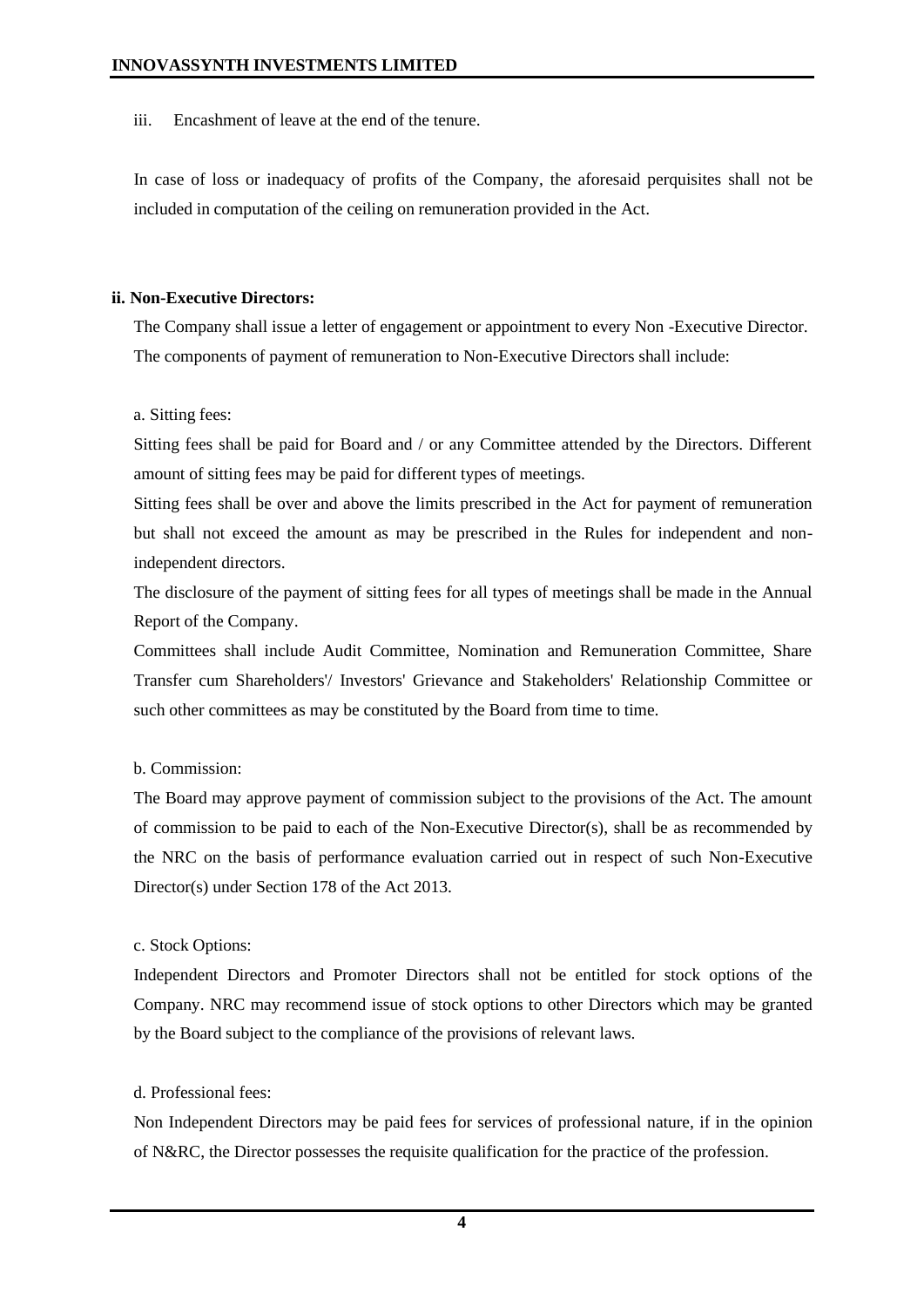### **EXCESS REMUNERATION:**

The Board of Directors may decide to remunerate the Director/s beyond the overall limits provided under the Act, subject to compliance of provisions in this regard including obtaining approval of Central Government, if required, owing to loss incurred by the Company or inadequacy of profits and situation entails providing such remuneration.

## **WAIVING OF EXCESS REMUNERATION:**

Any remuneration or sitting fees paid, whether directly or indirectly, to any Director whether Executive or not beyond the limits prescribed under the Act and for which approval of the shareholders or Central Government is not obtained, if required to be obtained, the same shall be refunded to the Company and until such sum is refunded, hold it in trust for the Company.

Company shall not, in any case, waive the recovery of any such sum unless specific permission is obtained from Central Government for waiving such excess payment.

## **B. KEY MANAGERIAL PERSONNEL (KMP)**

Key Managerial Personnel (KMP) means Chief Executive Officer, Chief Financial Officer and Company Secretary.

The Company shall issue an appointment letter to every KMP to be signed by the reporting Managing Director. The letter shall detail the expectation from the role, remuneration package and other terms and conditions.

The remuneration components payable to KMP / SMP may be:

#### a. Fixed salary:

Each KMP shall be paid fixed salary consisting of basic salary and such allowances and perquisites as per service rules of the Company. The band of the salary shall be determined according to the industry standards, market conditions, scale of Company's business relating to the position, educational qualification parameters and personal experience in the industry as detailed in the service rules of the Company and such other factors as may be prescribed therein.

The same shall be reviewed annually based on the Company's annual appraisal policy.

#### b. Variable pay:

Variable pay, if any, to every KMP shall be as per the responsibility of the position, organization and individual performance.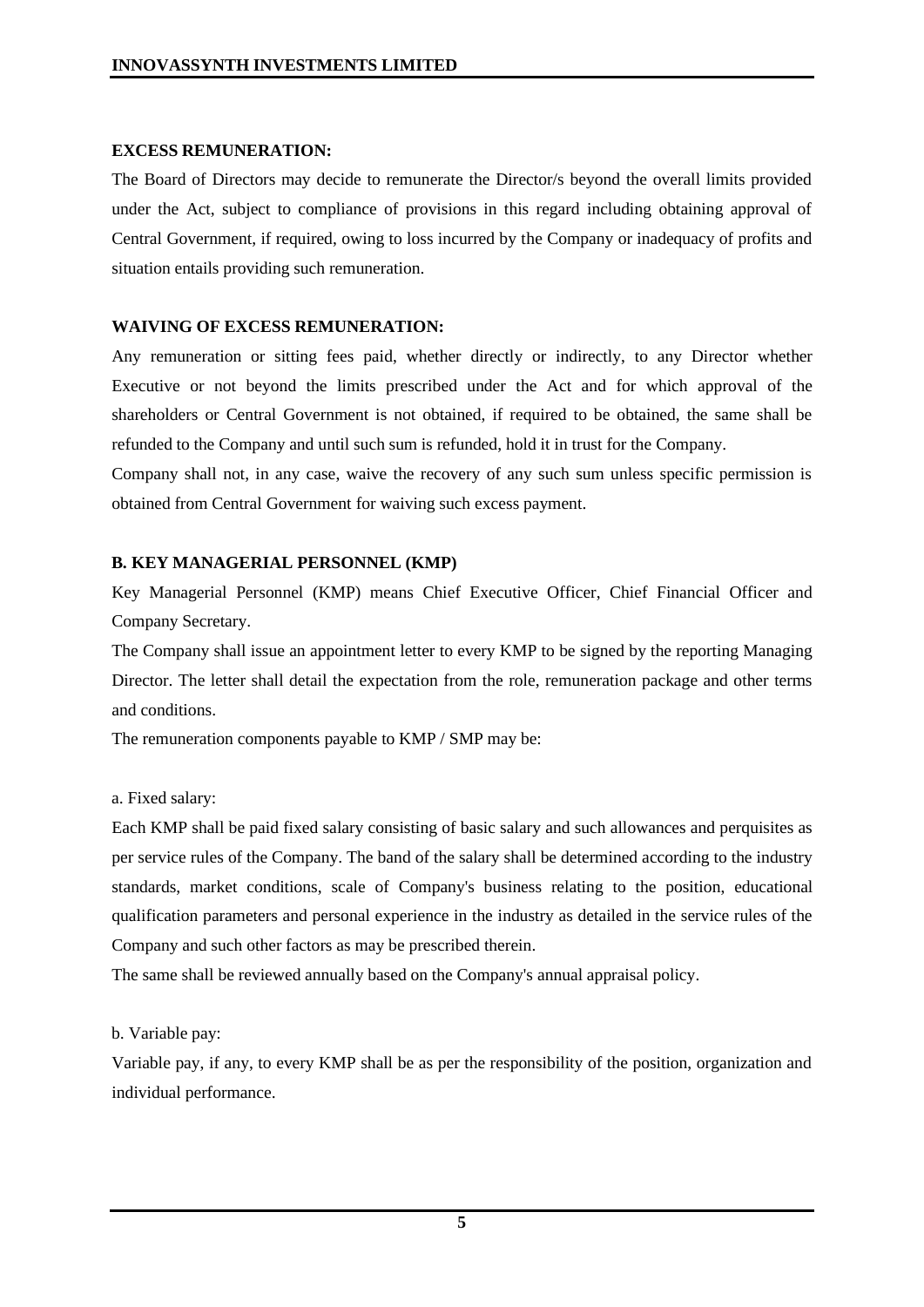The variable pay shall be payable at the end of financial year based on absolute and relative performance evaluation of the Company as well as individual. The weightage of the same will be decided by the NRC in each case before the beginning of the each financial year.

## c. Non-monetary benefits:

Non-monetary benefits to KMP may include club membership, company vehicle with driver, petrol reimbursement, vehicle maintenance, telephone, fax, internet at residence, reimbursement of mobile phone bill, fully furnished accommodation (in case of use of own residential property for accommodation, house rent allowance shall be paid), furnishings, reimbursement of house maintenance expenditure, reimbursement of gas, electricity bill, water and other utilities and repairs at residence, reimbursement of medical expenditure for self and family and leave travel assistance.

KMP may be entitled to personal accident insurance, group accident insurance coverage, medical insurance coverage, term insurance etc. as per Company policy.

## d. Stock options:

To motivate executives to pursue long term growth and objectives of the Company, the Executive Directors may nominate KMP for receiving stock options on the basis of the eligibility criterion of any scheme of stock options declared by the Company.

## e. Separation / Retirement benefits:

Separation/retirement benefits as per Company policy which shall include contribution to provident fund, superannuation, gratuity and leave encashment.

# **DIRECTORS AND OFFICERS LIABILITY INSURANCE:**

The Company may take Directors and Officers liability insurance or such insurance of like nature for indemnifying any of the Directors or its KMP against any liability in respect of any negligence, default, misfeasance, breach of duty or trust for which they may be guilty in relation to the Company, the premium paid on such insurance shall not be treated as part of remuneration payable to such personnel. Provided that if such person is proved to be guilty, the premium paid shall be treated as part of remuneration

# **CONSULTANTS AND ADVISORS**

The NRC may take services of such consultants and advisors as may be required to assist in determination of optimum remuneration structure and evaluation of the same for the Company's Directors and senior management and shall have the authority to approve the fees payable to such consultants and advisors.